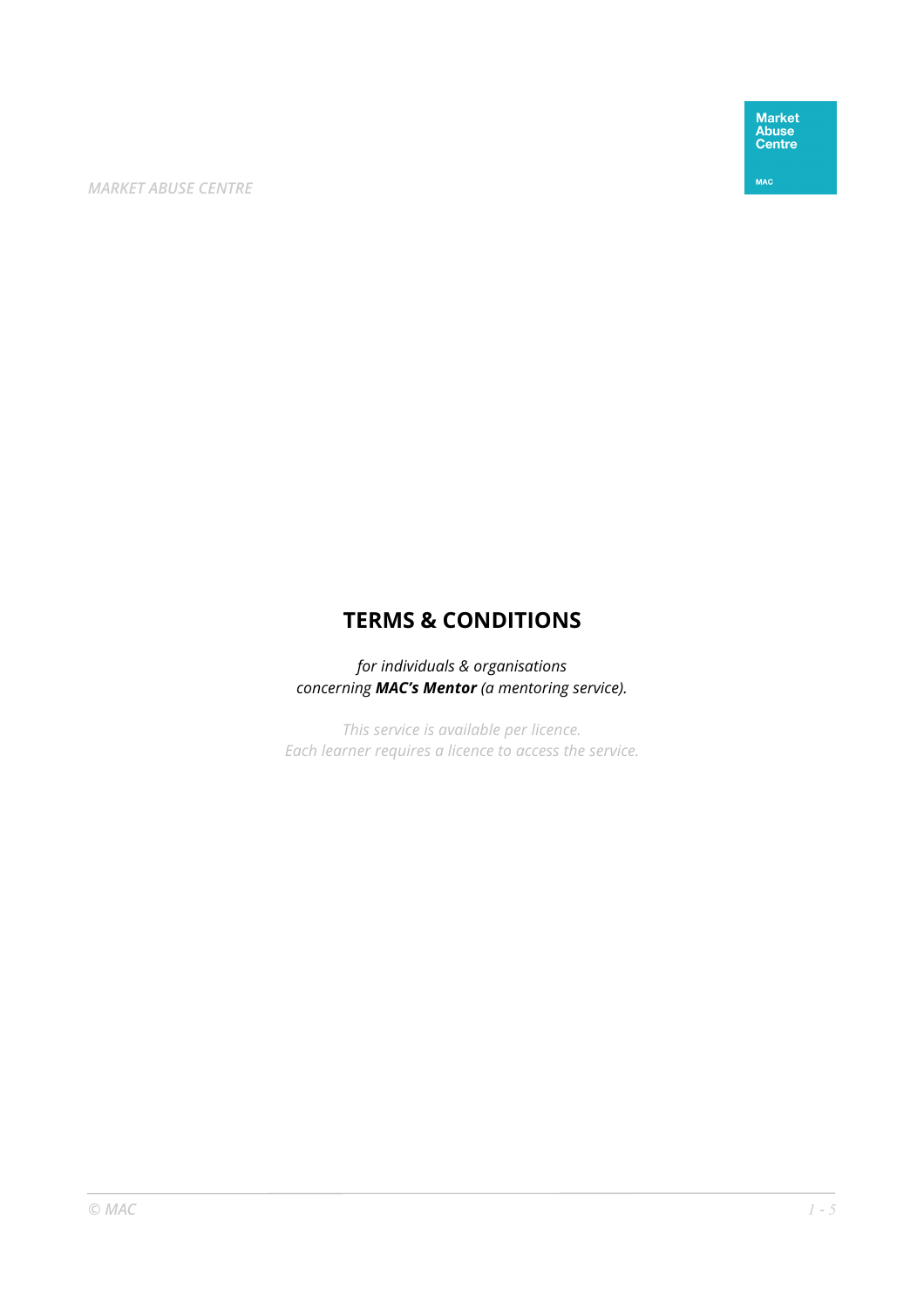# **Article 1: Services**

1.1 Market Abuse Centre is called hereafter "MAC".

1.2 These terms & conditions apply to the learning service "MAC's Mentor".

1.3 MAC's Mentor concerns mentoring via public (online) weekly sessions at fixed times, where a topic is addressed and questions of the Learners are answered. In addition, Learners are member of a community, where they can exchange information and documentation on a continuous basis. An expert of MAC joins these conversations via chat.

## **Article 2: Definitions**

## **A. Supplier:**

"Supplier" concerns "MAC". MAC is supplying the mentoring service "MAC's Mentor".

## **B. MAC:**

"MAC" concerns the trade name of the "Supplier"; it is the acronym of "Market Abuse Centre".

## **C. Client:**

"Client" concerns either an individual or an organisation:

**Individual** 

"Client" provides "Supplier" with an assignment, by subscription for the Learning Service for him/herself.

## **Organisation**

"Client" concerns an organisation which provides "Supplier" with an assignment, signed by a representative of this organisation, by subscribing one or more employees of the organisation to the Learning Service.

#### **D. Learning Service:**

"Learning Service" concerns mentoring via public (online) weekly sessions at fixed times, where a topic is addressed and questions of the Learners are answered. In addition, Learners are member of a community, where they can exchange information and documentation on a continuous basis. An expert of Supplier joins these conversations via chat.

#### **E. Learner:**

"Learner" concerns the individual who is licenced (a person who has a Licence) allowed to, and – possibly– does, off-take and consumes the "Learning Service".

## **F. Assignment:**

"Assignment" concerns a "Client" to order "Supplier" to provide "Client" with "Learning Services". "Subscription" results in an "Assignment".

## **G. Confirmation:**

"Confirmation" concerns a written commitment of "Supplier", addressed and sent to "Client", to provide a "Learning Service" to "Client".

#### **H. Subscription**

"Subscription" (also referred to as "registration", or "signing up") concerns a formal registration of one or more individuals by "Client" for the off-take of a "Learning Service".

#### **I. Price:**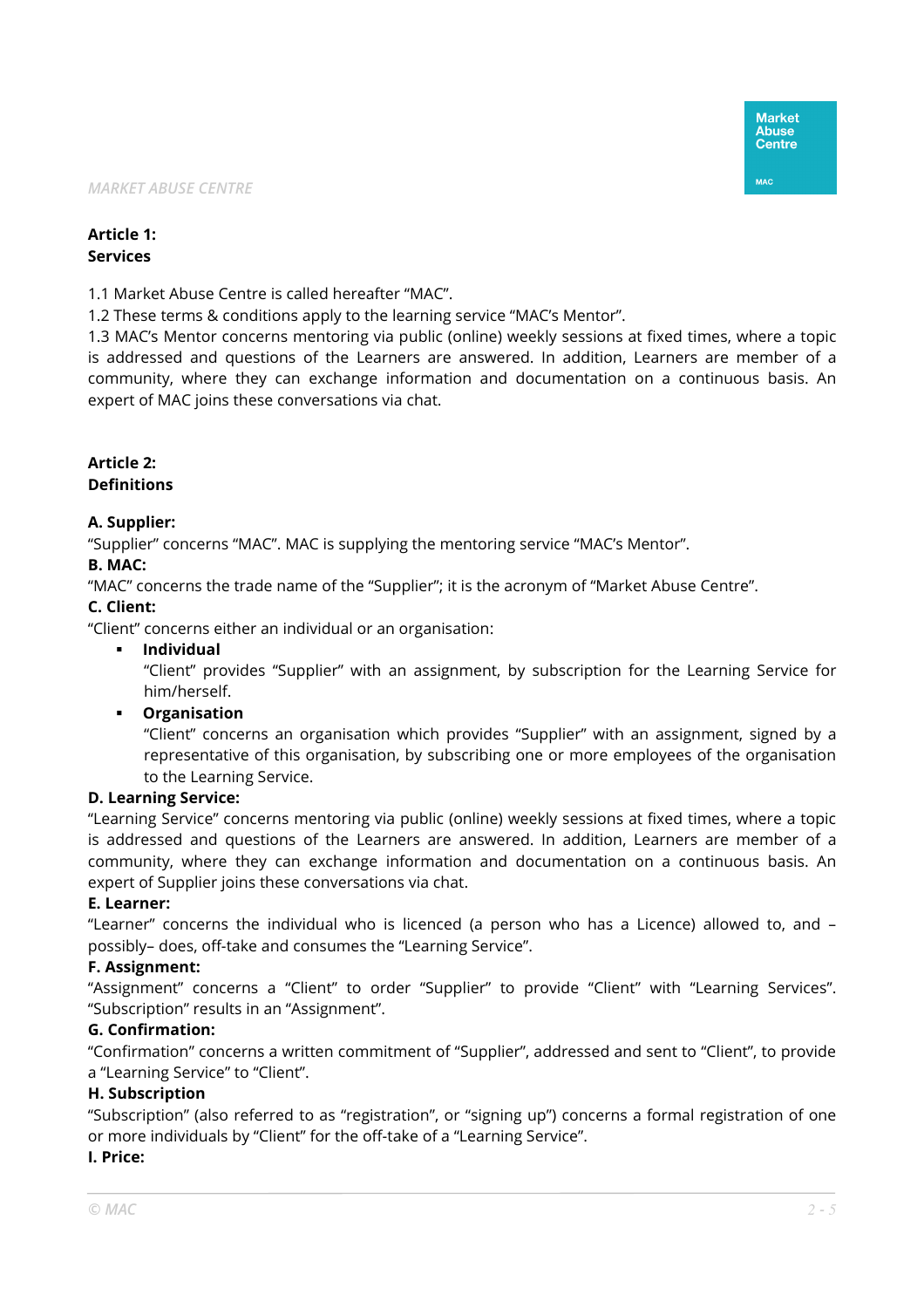"Price" concerns the rate of a "Learning Service", in euro, charged to "Client" by "Supplier".

#### **J. Licence**

"Licence" concerns the right to access and off-take the Learning Service.

## **K. Company Licence**

A "Company Licence" concerns an agreement for a bundle of "Licences" to be allocated to the employees of the organisation. All Licences under a Company Licence terminate at the same time, namely at the time the first of these Licences expires.

# **Article 3: Applicability**

- 3.1 Each "Assignment", "Subscription" or "Confirmation" is subject to these "Terms & Conditions".
- 3.2 Each "Client" and each "Learner" are subject to these "Terms & Conditions".
- 3.3 An "Assignment", "Subscription" and/or "Confirmation" by "Client" or "Learner" indemnifies "Supplier" from all claims by that same "Client" or "Learner".
- 3.4 "Supplier" has the right, and duty, to adjust this document over time, if circumstances require such. The updated version applies to future assignments, not to existing assignments.

# **Article 4: Intellectual property**

- 4.1 All rights on the study materials are reserved by "Supplier". Without prior permission from "Supplier", none of the study materials may be copied, duplicated, saved, distributed or made public by means of printing, photo copying, sending, digitalisation, or anything in such sense. "Client" / "Learner" is not permitted to make study materials available to their colleagues, third parties, or anyone else, neither to post it on social media or publish it on the web/Internet, or send it forward by email (soft copy), nor to distribute it physically (hard copy).
- 4.2 A "Learner" is prohibited to distribute a recording of the Learning Service and/or to provide the recording as a Learning Service (paid or free of charge) to another person, without written permission by "Supplier". Hence, it is prohibited to show a recording to any person (a third party).

# **Article 5: Conduct**

- 5.1 "Learner" is not allowed to misuse the "Learning Service".
- 5.2 Misconduct in any form during the off-take of the "Learning Service" is not allowed. Misconduct consists of many varieties, amongst which are bad language, swearing, cursing, calling someone bad names, disrespect, harassment, intimidation, discrimination and dissemination of false or misleading information.
- 5.3 In case of misuse during the off-take of a "Learning Service", the "Supplier" has to right to terminate access of the "Learner", leaving the "Learner" with no rights.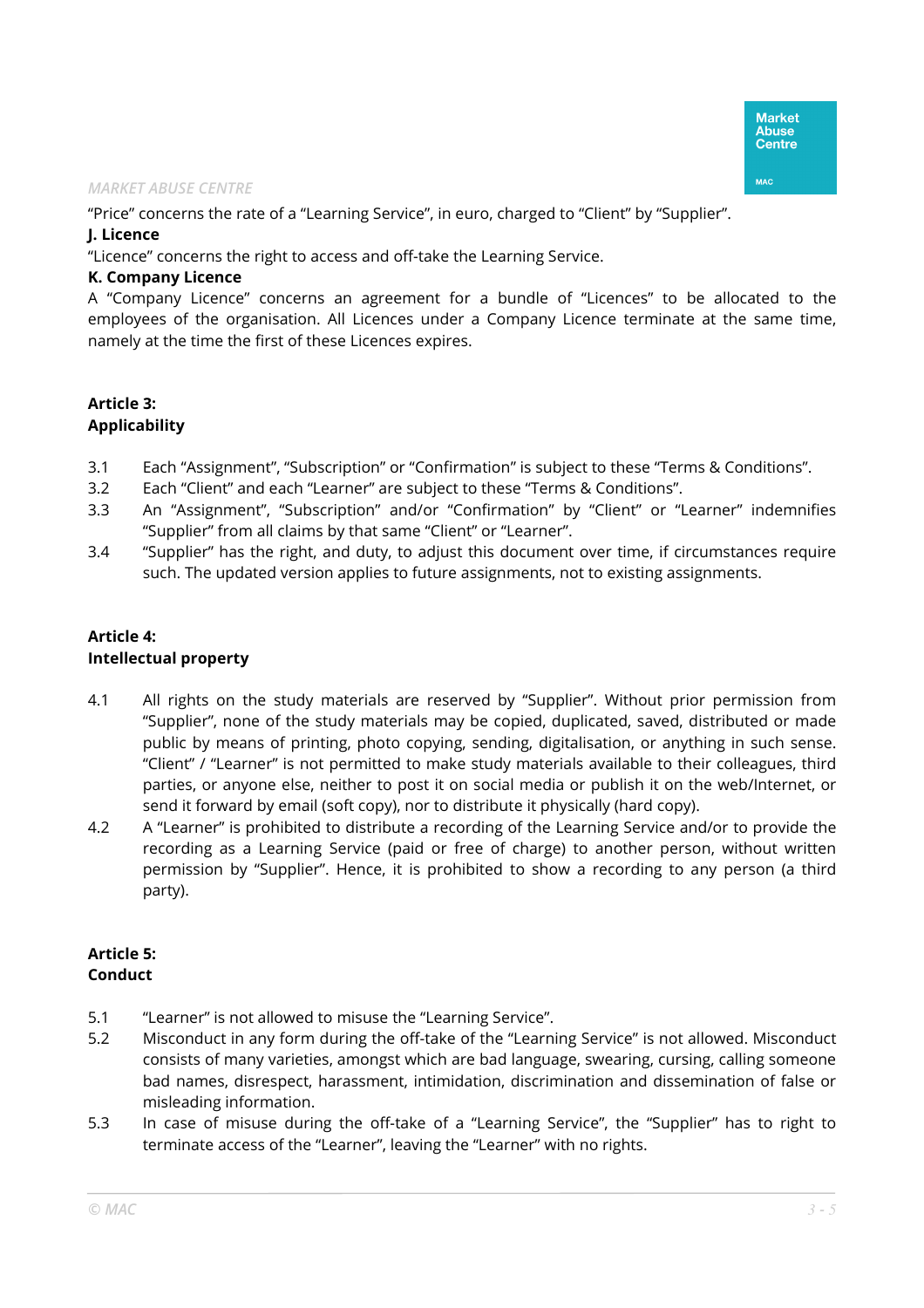#### **Article 6: Pricing**

- 6.1 The Learning Service is offered at a "Price".
- 6.2 The "Price" is in euro (EUR) and exclusive of VAT, unless explicitly stated otherwise.
- 6.3 "Supplier" is entitled to adjust the VAT rate (%) according to actual changes implemented by the relevant tax authority.
- 6.4 A Licence is non-transferable. Hence, accounts cannot be used by others, nor transferred to them.

#### **Article 7: Payment**

7.1 With this "Learning Service" payment is due in advance of delivery of the service, unless explicitly agreed otherwise. Payments are due upon subscription. Access to the "Learning Service" is provided by "Supplier" to "Client" upon receipt of payments made by "Client".

#### **Article 8: Data protection & Privacy**

- 8.1 "Supplier" has developed a privacy policy which respects GDPR (for details see website).
- 8.2 "Participants" have to login with their own names, not any pseudonym.

## **Article 9: Rights & Liability**

- 9.1 All study materials and/or other work developed and/or provided by "Supplier", arising out of (or related to) a "Learning Service", is carefully composed, to the best of "Supplier's" knowledge and/or abilities. However, "Supplier" can in no way guarantee the accuracy and completeness of the shared information, including study materials.
- 9.2 "Supplier's" "Learning Service" may include practical tips, ideas, best practices, opinions, views and possible solutions to cope with practical challenges. Although "Supplier" shall ensure that these expressions are as wise and meaningful as possible, "Supplier" can in no way be held liable for the expressions.
- 9.3 "Supplier" accepts no liability for damages of any kind, resulting from actions and/or decisions based on views and/or opinions provided in the learning environment. A "Learner" is recommended not to base any decision on such views, remarks and/or opinions. Moreover, "Learner" is advised not to enter into any decision without judgment by him/herself. Instead, "Learner" is advised to use common sense at all times and to rely on his/her own professional expertise (or the expertise of their colleagues) and to check any remarks, statements and opinions before these are considered, if at all.